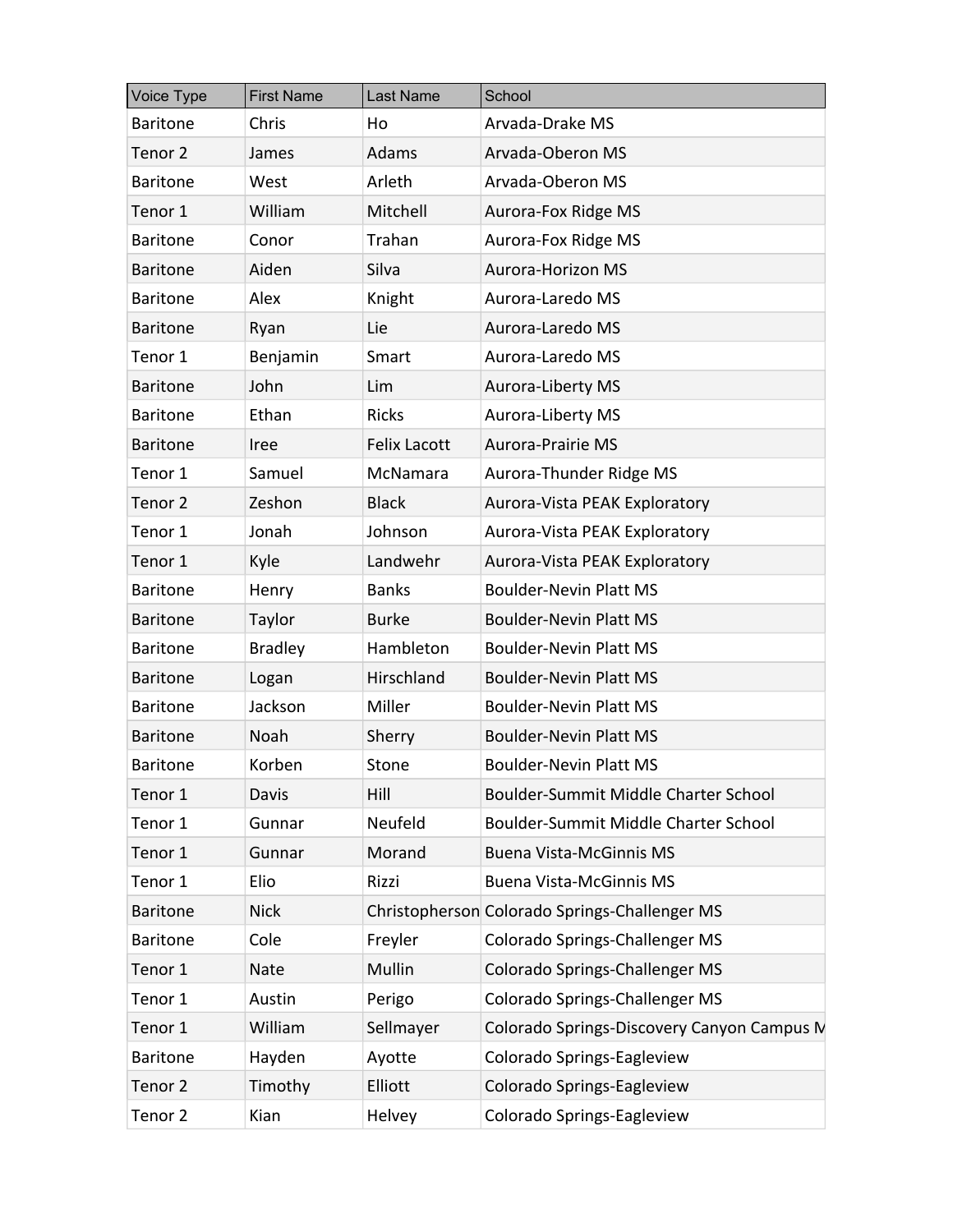| Tenor 2            | Dylan          | <b>Higley</b>   | Colorado Springs-Eagleview                    |
|--------------------|----------------|-----------------|-----------------------------------------------|
| Tenor 1            | Tim            | McClellan       | Colorado Springs-Eagleview                    |
| Tenor 1            | Mark           | Pharris         | Colorado Springs-Eagleview                    |
| Tenor <sub>2</sub> | Dom            | Rice            | Colorado Springs-Eagleview                    |
| Tenor <sub>2</sub> | Kaden          | Sudol           | Colorado Springs-Eagleview                    |
| Tenor 1            | Logan          | Walker          | Colorado Springs-Eagleview                    |
| Tenor 1            | Dillan         | Oakland         | Colorado Springs-Galileo School of Math and S |
| <b>Baritone</b>    | Beau           | Garner          | Colorado Springs-Horace Mann MS               |
| <b>Baritone</b>    | Johnathan      | Shellehamer     | Colorado Springs-Horace Mann MS               |
| Tenor 1            | Omari          | Martin          | Colorado Springs-Jack Swigert Aerospace Acad  |
| <b>Baritone</b>    | Alexander      | Virgen          | Colorado Springs-Jack Swigert Aerospace Acac  |
| <b>Baritone</b>    | Benjamin       | Fromuth         | <b>Colorado Springs-Jenkins MS</b>            |
| <b>Baritone</b>    | Landon         | Holtz-Edders    | <b>Colorado Springs-Jenkins MS</b>            |
| <b>Baritone</b>    | Matthew        | Lynn            | Colorado Springs-Jenkins MS                   |
| Tenor 2            | Avery          | Kastl           | <b>Colorado Springs-Russell MS</b>            |
| <b>Baritone</b>    | Joey           | Pierson         | <b>Colorado Springs-Russell MS</b>            |
| Tenor 1            | Orson          | Skelton         | <b>Colorado Springs-Russell MS</b>            |
| <b>Baritone</b>    | Jonathan       | <b>Steffens</b> | <b>Colorado Springs-Russell MS</b>            |
| Tenor 2            | Michael        | Watkins         | <b>Colorado Springs-Russell MS</b>            |
| <b>Baritone</b>    | Jordan         | Dixon           | Colorado Springs-Sabin MS                     |
| <b>Baritone</b>    | Noah           | Marquez         | Colorado Springs-Sabin MS                     |
| Tenor 2            | Alex           | <b>Brown</b>    | Colorado Springs-Watson JH                    |
| <b>Baritone</b>    | Mason          | Hunt            | Colorado Springs-Watson JH                    |
| Tenor 2            | <b>Bryley</b>  | Martin          | Colorado Springs-Watson JH                    |
| Tenor 2            | Nathaniel      | Nelson          | Colorado Springs-Watson JH                    |
| <b>Baritone</b>    | Jacob          | Parra           | Colorado Springs-Watson JH                    |
| Tenor 1            | Caden          | Cote            | Cortez-Montezuma-Cortez MS                    |
| Tenor 1            | Thayer         | Plewe           | Cortez-Montezuma-Cortez MS                    |
| Tenor <sub>2</sub> | Joshua         | Feldman         | Denver School of the Arts                     |
| <b>Baritone</b>    | Jack           | <b>Huggins</b>  | Denver School of the Arts                     |
| Tenor 2            | Davis          | Nagel           | Denver School of the Arts                     |
| Tenor 1            | Connor         | Schmuck         | Denver School of the Arts                     |
| Tenor 1            | <b>Nikolas</b> | Crounse         | Denver-Challenge School                       |
| <b>Baritone</b>    | William        | Spaur           | Denver-Challenge School                       |
| Tenor 1            | Kaleb          | Roberts         | Durango-Escalante MS                          |
| <b>Baritone</b>    | Logan          | Gilmore         | Erie MS                                       |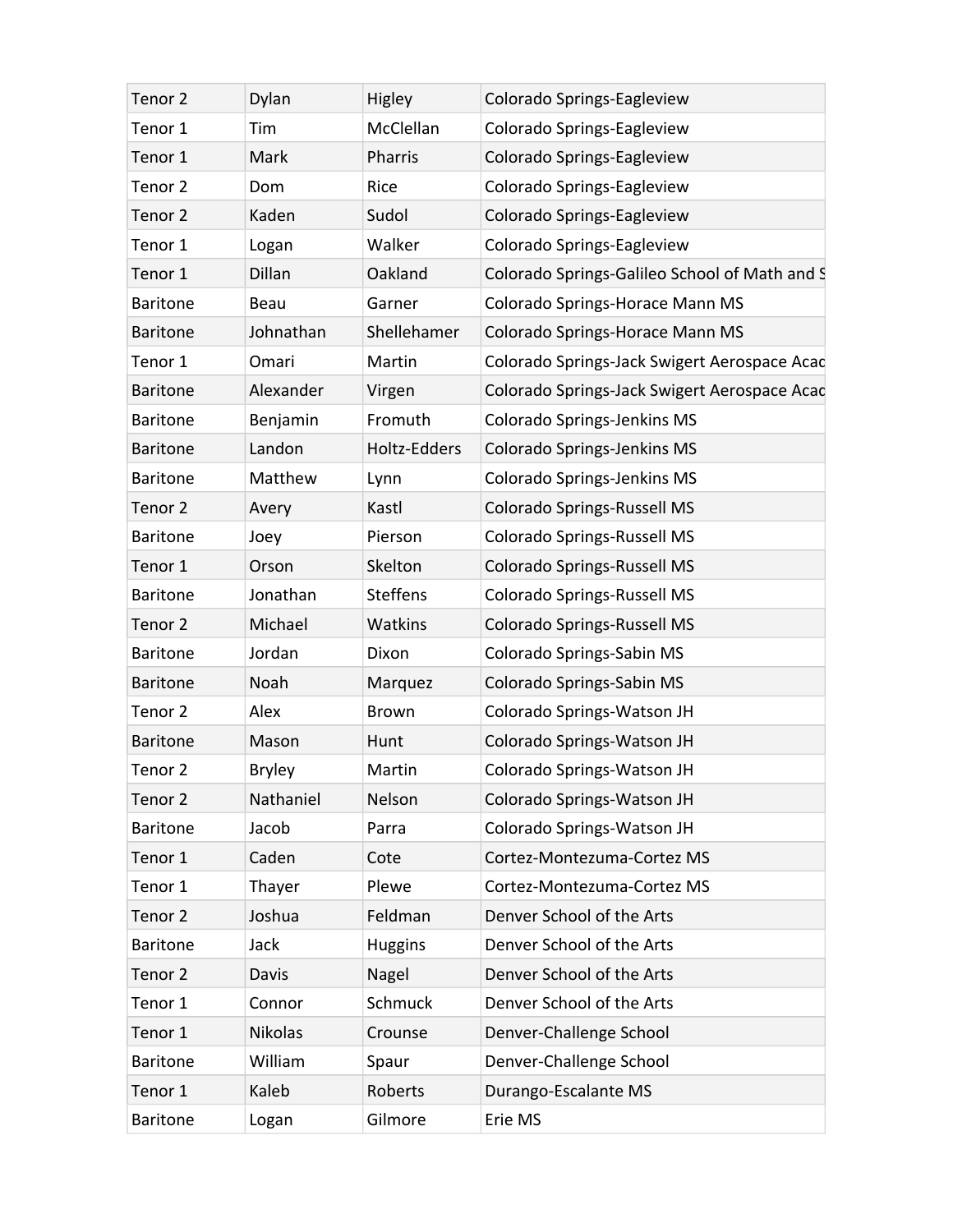| Tenor 2            | Carter         | Joyce          | Erie MS                                    |
|--------------------|----------------|----------------|--------------------------------------------|
| Tenor 1            | Jackson        | Weisbart       | Erie MS                                    |
| Tenor 2            | <b>Brendan</b> | Young          | Erie MS                                    |
| Tenor 1            | Will           | Mathews        | Evans-Chappelow K-8 Arts Magnet            |
| Tenor 1            | Joseph         | Fish           | Firestone-Coal Ridge MS                    |
| Tenor 2            | Thomas         | Schmid         | Firestone-Coal Ridge MS                    |
| Tenor 1            | Evin           | Sturn          | Firestone-Coal Ridge MS                    |
| <b>Baritone</b>    | Kevin          | Xiang          | Florence-Fremont MS                        |
| <b>Baritone</b>    | Austin         | Wang           | Fort Collins-Kinard MS                     |
| Tenor 2            | Alexander      | Kitchens       | Fort Collins-Lesher MS                     |
| Tenor 2            | Vladimir       | Loro Pardo     | Fort Collins-Lesher MS                     |
| <b>Baritone</b>    | Lucas          | Bean           | Fort Collins-Preston MS                    |
| Tenor 2            | Max            | Jess           | Fort Collins-Preston MS                    |
| Tenor 2            | Trenton        | Kincaid        | Fort Collins-Preston MS                    |
| Tenor 1            | Ryan           | Pippin         | Fort Collins-Preston MS                    |
| <b>Baritone</b>    | Sabastian      |                | Bennett-Fiacco Fountain-Janitell JH        |
| Tenor 1            | <b>Bailey</b>  | Compton        | Fountain-Janitell JH                       |
| Tenor 1            | Shawn          | Hope Jr        | Fountain-Janitell JH                       |
| Tenor <sub>2</sub> | Aaron          | Welch          | Fountain-Janitell JH                       |
| Tenor 1            | <b>Travis</b>  | Smith          | Frederick-Thunder Valley K-8               |
| Tenor 1            | Justin         | Valois         | Frederick-Thunder Valley K-8               |
| <b>Baritone</b>    | Eli            |                | Krawczuk-Coch Frisco-Summit MS             |
| <b>Baritone</b>    | Vincent        | Faas           | <b>Glenwood Springs MS</b>                 |
| <b>Baritone</b>    | Gus            | Heisel         | <b>Glenwood Springs MS</b>                 |
| Tenor 1            | Alec           | Mendez         | Golden-The Manning School of Academics and |
| Tenor 1            | William        | Perrone        | Golden-The Manning School of Academics and |
| Tenor <sub>2</sub> | Gavin          | Watson         | Golden-The Manning School of Academics and |
| <b>Baritone</b>    | Kael           | <b>Sievers</b> | <b>Grand Junction-West MS</b>              |
| Tenor 1            | Owen           | Blehm          | <b>Greeley-University MS</b>               |
| <b>Baritone</b>    | Tagan          | Garcia         | <b>Greeley-University MS</b>               |
| <b>Baritone</b>    | Nathan         | Fisher         | Greenwood Village-Campus MS                |
| <b>Baritone</b>    | Carter         | Preece         | Greenwood Village-Campus MS                |
| <b>Baritone</b>    | Jakob          | Markusfeld     | <b>Highlands Ranch-Cresthill MS</b>        |
| <b>Baritone</b>    | Adam           | Farr           | Highlands Ranch-SkyView Academy MS         |
| Tenor <sub>2</sub> | Daniel         | Hafenbredl     | Highlands Ranch-SkyView Academy MS         |
| <b>Baritone</b>    | Tristan        | Barnash        | Hotchkiss K8                               |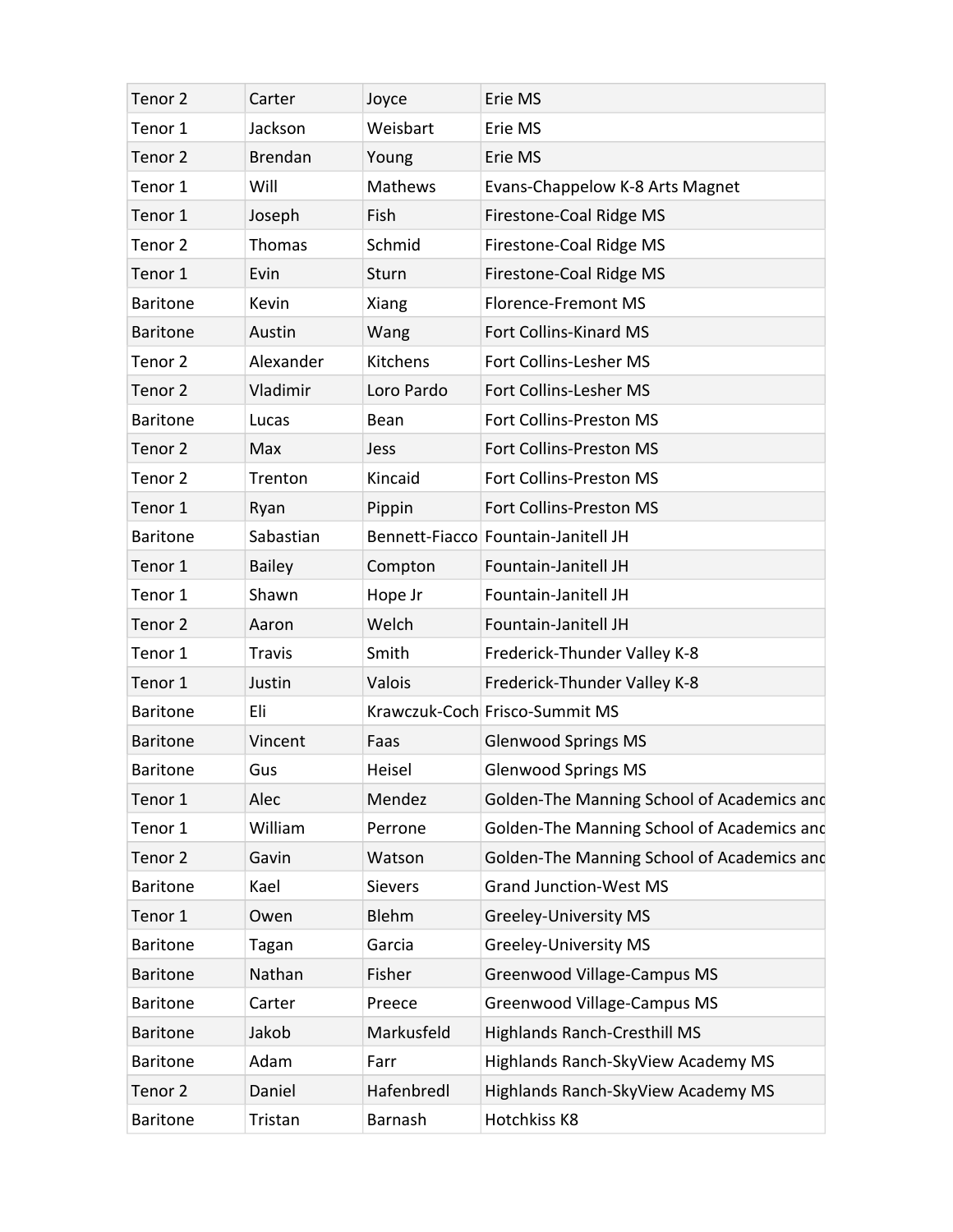| Tenor 2            | Doug           | Nalley       | Kersey-Platte Valley MS              |
|--------------------|----------------|--------------|--------------------------------------|
| Tenor 1            | Case           | Meyer        | Lakewood-Dunstan MS                  |
| Tenor 1            | Carson         | Yocum        | Lone Tree-Rocky Heights MS           |
| Tenor 2            | Benjamin       | Zabelin      | Lone Tree-Rocky Heights MS           |
| <b>Baritone</b>    | Zachary        | Rojo         | Longmont-Sunset MS                   |
| Tenor 2            | Henry          | Stauch       | Longmont-Sunset MS                   |
| Tenor <sub>2</sub> | <b>Silas</b>   | Nowlin       | Longmont-Westview MS                 |
| Tenor 2            | Riley          | Tengwall     | Longmont-Westview MS                 |
| Tenor 1            | Chandler       | Guthrie      | Loveland-Lucile Erwin MS             |
| Tenor 1            | Elliot         | Harrington   | Loveland-Lucile Erwin MS             |
| Tenor 1            | Chance         | Hill         | Loveland-Walt Clark MS               |
| <b>Baritone</b>    | Robby          | Baer         | Lyons Middle/Sr. HS                  |
| Tenor 2            | <b>Brenden</b> | Ferguson     | Lyons Middle/Sr. HS                  |
| Tenor 2            | <b>Brenden</b> | Ferguson     | Lyons Middle/Sr. HS                  |
| Tenor 2            | Camden         | Paznokas     | Lyons Middle/Sr. HS                  |
| Tenor 1            | Abbot          | Swain        | Lyons Middle/Sr. HS                  |
| Tenor 1            | Will           | Walker       | Lyons Middle/Sr. HS                  |
| Tenor 1            | Sage           | Wynja        | Lyons Middle/Sr. HS                  |
| Tenor <sub>2</sub> | Will           | Taylor       | Montrose-Columbine MS                |
| Tenor 1            | Everett        | Anderson     | Monument Academy                     |
| <b>Baritone</b>    | Christopher    | Sheppard     | Monument Academy                     |
| <b>Baritone</b>    | Kaeden         | Thomas       | Pagosa Springs-Pagosa Family School  |
| <b>Baritone</b>    | Milo           | Chavez       | Paonia JH                            |
| <b>Baritone</b>    | Matthew        | Horn         | Paonia JH                            |
| Tenor 2            | Tristan        | Shiflett     | <b>Parker Performing Arts</b>        |
| Tenor 2            | <b>Blaine</b>  | <b>Brant</b> | Parker-Cimarron MS                   |
| Tenor 1            | Nathan         | Movizzo      | Parker-Sagewood MS                   |
| Tenor 1            | Aidan          | OFlynn       | Parker-Sagewood MS                   |
| <b>Baritone</b>    | Adam           | Welch        | Peyton-Falcon MS                     |
| <b>Baritone</b>    | Jackson        | Baldwin      | Pueblo West-Swallows Charter Academy |
| Tenor 1            | Mark           | Gomez        | Pueblo-Pleasant View MS              |
| <b>Baritone</b>    | Adan           | Cervantes    | <b>Sterling MS</b>                   |
| Tenor <sub>2</sub> | Landon         | Carpenter    | Westminster-Wayne Carle MS           |
| Tenor 1            | Grayson        | Googins      | Westminster-Wayne Carle MS           |
| <b>Baritone</b>    | Gianni         | Lombardi     | Westminster-Wayne Carle MS           |
| Tenor <sub>2</sub> | Ronan          | Brennan      | Wheat Ridge-Everitt MS               |